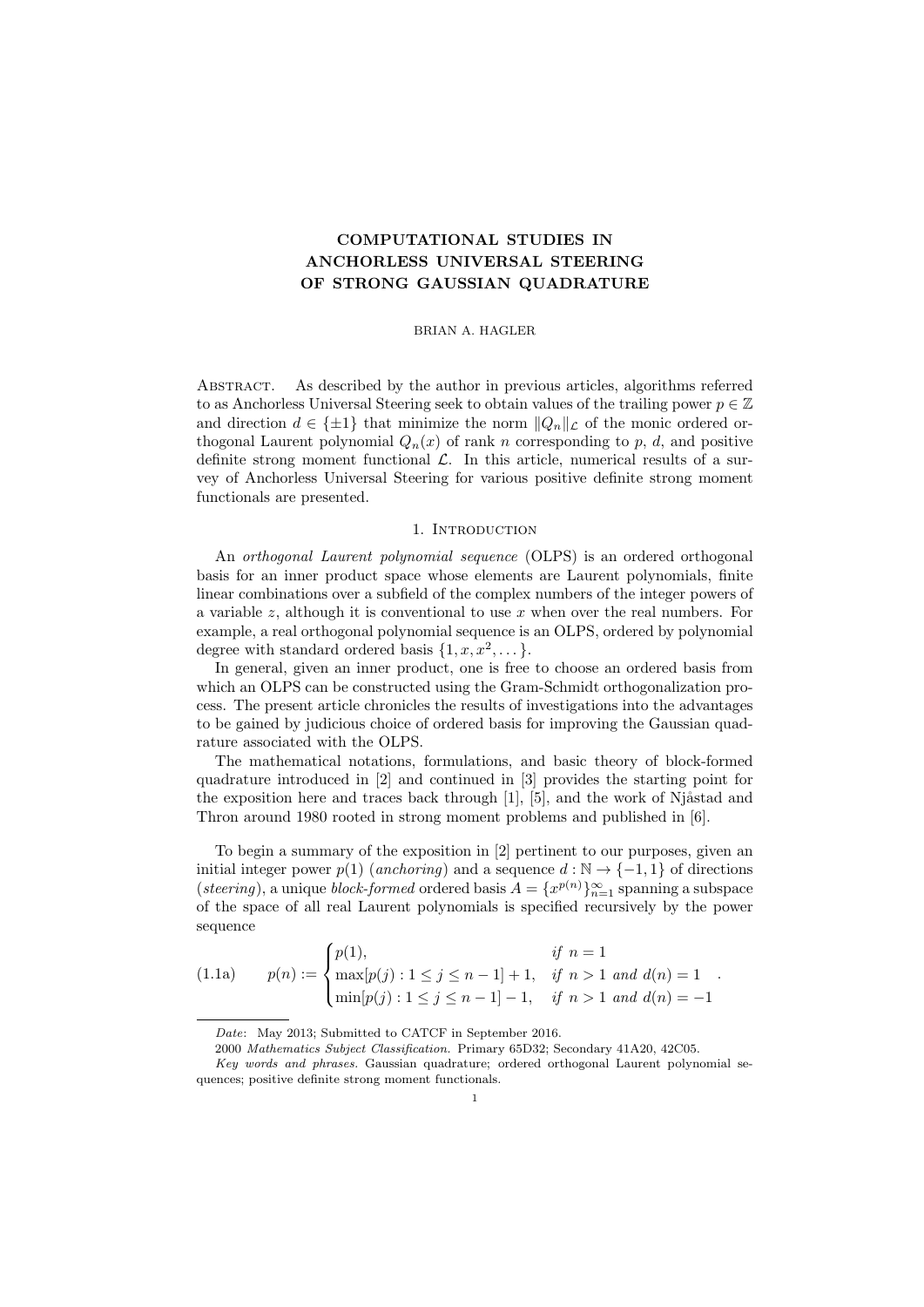#### 2 BRIAN A. HAGLER

It is convenient to utilize the *trailing power* at rank *n* which may be defined by

(1.1b) 
$$
p(A, n) := \begin{cases} \min[p(j) : 1 \leq j \leq n], & \text{if } d(n) = 1 \\ \max[p(j) : 1 \leq j \leq n], & \text{if } d(n) = -1 \end{cases}.
$$

As a basis for more general cases of interest, attention is initially focused on *positive definite strong moment functionals* (PDSMFs) *L* of the form

(1.2) 
$$
\mathcal{L}[r(x)] = \int_a^b r(x) w(x) dx
$$

corresponding to continuous, non-negative weight functions  $w(x)$  on intervals [ $a, b$ ] ⊂ R *∗* , the set of non-zero real numbers.

Using the real inner product induced by  $\mathcal{L}$ , the Gram-Schmidt orthogonalization process produces the unique *monic* OLPS  $\{Q_n(x)\}_{n=1}^{\infty}$  with respect to block-formed ordered basis *A* and PDSMF  $\mathcal{L}$ , and  $\{Q_n(x)\}_{n=1}^{\infty}$  itself is called *block-formed*. When  $\mathcal L$  is of integral form (1.2), any rank *n* block-formed OLPS member  $Q_n(x)$  is guarantied to have exactly  $n-1$  simple zeros in  $(a, b)$ .

For our quadrature purposes, the *Christoffel numbers* are given by

$$
(1.3a) \quad \lambda_{n,i} := \mathcal{L}\left[\left(\frac{x}{t_{n,i}}\right)^{p(A,n)+(1-d(n))/2} \frac{Q_n(x)}{(x-t_{n,i})Q'_n(t_{n,i})}\right], \ i=1,\ldots,n-1,
$$

for the distinct zeros  $t_{n,i}$  of  $Q_n(x)$ . The *block-formed (Gaussian) quadrature* of rank *n* in *A* for *L* is

(1.3b) 
$$
Q_n[r(x)] := \sum_{i=1}^{n-1} r(t_{n,j}) \lambda_{n,i},
$$

and the corresponding *block-formed quadrature error* is

(1.3c) 
$$
\mathcal{E}_n[r(x)] := \mathcal{L}[r(x)] - \mathcal{Q}_n[r(x)];
$$

in summary, for each natural number *n*,

$$
\mathcal{L}=\mathcal{Q}_n+\mathcal{E}_n
$$

for all  $r(x)$  defined on [a, b] such that  $\mathcal{L}[r(x)]$  exists.

**Theorem 1.1.** (Block-formed Quadrature, [2]) *Let n be any rank and*  $[a, b] \subset \mathbb{R}^*$ . *If w*(*x*) *is a continuous, non-negative weight function on the interval* [*a, b*] *and*  $r(x) \in C^{2(n-1)}[a, b]$ , the space of all functions with  $2(n-1)$  *continuous derivatives on* [*a, b*]*, then*

(1.4a) 
$$
\int_{a}^{b} r(x) w(x) dx = \sum_{i=1}^{n-1} r(t_{n,i}) \lambda_{n,i} + \mathcal{E}_{n}[r(x)]
$$

*where*  $t_{n,1}$ ,  $t_{n,2}$ ,  $\dots$ ,  $t_{n,n-1}$  *denote the non-zero simple real zeros of the monic blockformed OLPS member*  $Q_n(x)$ *, the Christoffel numbers*  $\lambda_{n,1}$ *,*  $\lambda_{n,2}$ *, ...,*  $\lambda_{n,n-1}$  *are given by Formula (1.3a), and the block-formed quadrature error is given by*

(1.4b) 
$$
\mathcal{E}_n[r(x)] = \frac{R_n^{(2(n-1))}(\xi)}{(2(n-1))!} \int_a^b Q_n^2(x) w(x) dx \text{ for some } \xi \in (a, b)
$$

*with*  $R_n(x) := r(x^{d(n)})/x^{2[p(A,n) \times d(n)]}$ .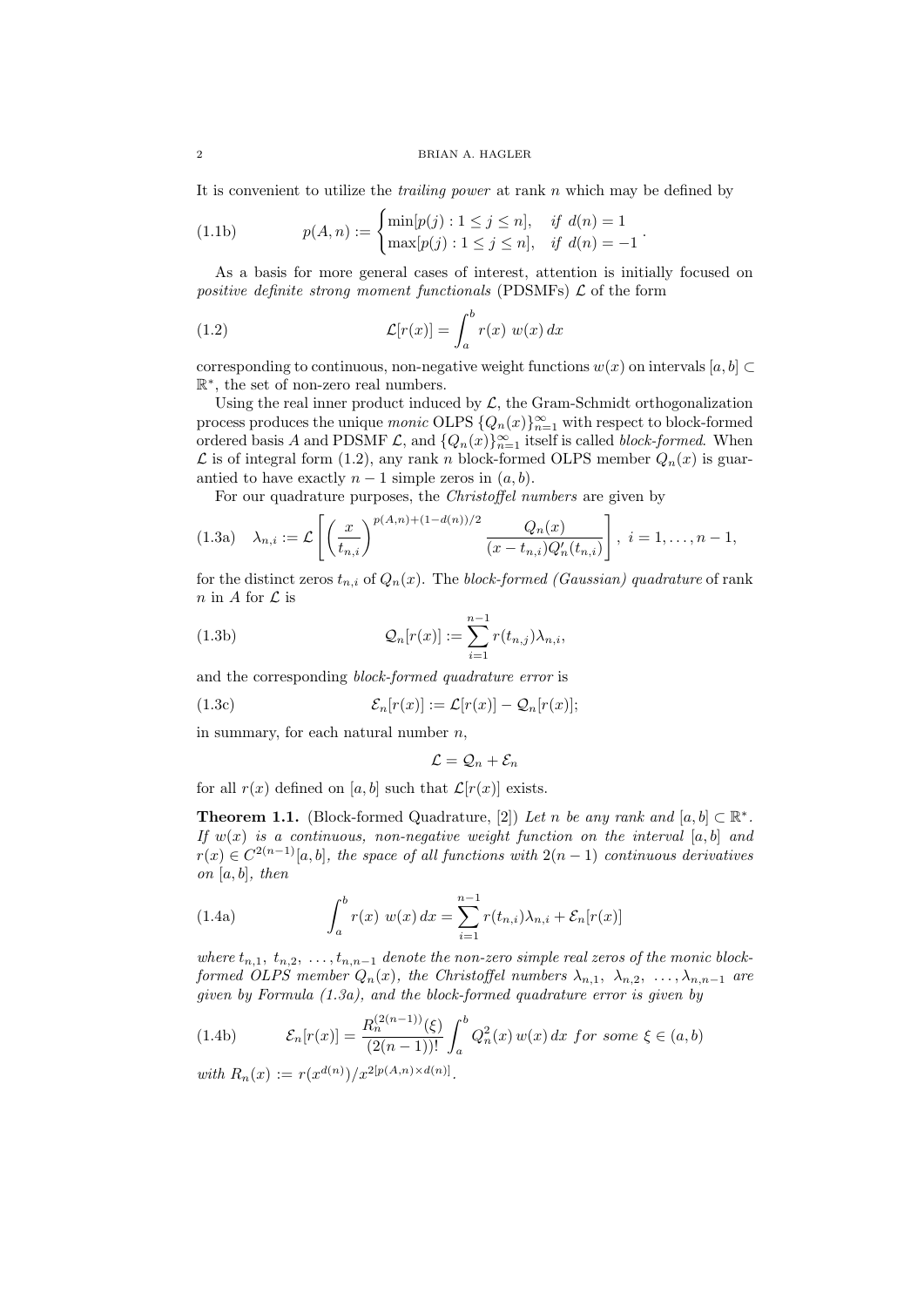*Remark* 1.2*.* With

$$
||Q_n||_{\mathcal{L}} := \left(\int_a^b Q_n^2(x) w(x) dx\right)^{1/2}
$$

denoting the  $L^2$  norm of  $Q_n$  with respect to  $\mathcal{L}$ , Formula (1.4b) is written as  $\mathcal{E}_n[r(x)] = \frac{R_n^{(2(n-1))}(\xi)}{(2(n-1))!} ||Q_n||_{\mathcal{L}}^2.$ 

Under the hypotheses of Theorem 1.1, it follows that the order 2(*n−*1) derivative of  $R_n(x) := r(x^{d(n)})/x^{2[p(A,n)\times d(n)]}$  is continuous on [a, b], and hence

(1.5) 
$$
\mathfrak{B}_{n}[r(x)] := \frac{1}{(2(n-1))!} \left( \max_{x \in [a,b]} |R_{n}^{(2(n-1))}(x)| \right) ||Q_{n}||_{\mathcal{L}}^{2}
$$

exists.  $\mathfrak{B}_n$  is the *standard error bound* at rank *n*, and clearly

$$
(1.6) \qquad |\mathcal{E}_n[r(x)]| \le \mathfrak{B}_n[r(x)] \text{ for all } r(x) \in C^{2(n-1)}[a,b].
$$

It can be seen from error formula (1.4b) and was reported in [2] that

(1.7) 
$$
\mathcal{E}_n[r(x)] = 0 \text{ for all } r(x) \in \langle \{x^{2p(A,n)+d(n)\times(i-1)}\}_{i=1}^{2n-2} \rangle;
$$

in other words, the quadrature formula (1.4a) is exact for all Laurent polynomials in the real linear span of  $\{x^{2p(A,n)+d(n)\times(i-1)}\}_{i=1}^{2n-2}$ , hence delivers exactness on the maximum subspace dimension of  $2(n-1)$  at each rank *n*.

In the polynomial case with  $A = \{1, x, x^2, \dots\}$ , (1.3) through (1.7) resolve to the canonical results from classical Gaussian quadrature, and results like (1.6) and (1.7) beg a central question:

(*∗*) Which choice of anchoring and steering gives the *optimal* rank *n* Gaussian quadrature for the numerical evaluation of  $\mathcal{L}[r(x)]$ ?

Many considerations enter into the debate about how to assess quadrature optimality. This author, in [3], introduced a selection of algorithms and cost estimates and investigated the following choice in the pursuit of answering (*∗*) with consideration of performance and expense:

(*∗∗*) An optimal rank *n* Gaussian quadrature for the numerical evaluation of  $\mathcal{L}[r(x)]$  is one with the lowest product of computing cost and standard error bound  $\mathfrak{B}_n[r(x)].$ 

The key observation for algorithms studied in [3] is that  $Q_n(x)$ , hence the rank *n* quadrature and error bounds  $\mathfrak{B}_n[r(x)]$ , is uniquely determined by *n*, *d*, and *p*. In terms of Gram matrix determinants,

(1.8a) 
$$
||Q_n||_{\mathcal{L}}^2 = \frac{|G_n(d(n), p(A, n))|}{|G_{n-1}(d(n), p(A, n))|}
$$

where  $|G_m(d(n), p(A, n))| :=$ 

| $\mu_{2p(A,n)}$<br>$\mu_{2p(A,n)+d(n)}$ | $\mu_{2p(A,n)+d(n)}$<br>$\mu_{2p(A,n)+2d(n)}$ | $\cdots$<br>$\cdots$ | $\mu_{2p(A,n)+(m-1)d(n)}$<br>$\mu_{2p(A,n)+md(n)}$ |
|-----------------------------------------|-----------------------------------------------|----------------------|----------------------------------------------------|
|                                         |                                               |                      |                                                    |
| $\mu_{2p(A,n)+(m-1)d(n)}$               | $\mu_{2p(A,n)+md(n)}$                         | $\cdots$             | $\mu_{2p(A,n)+(m+m-2)d(n)}$                        |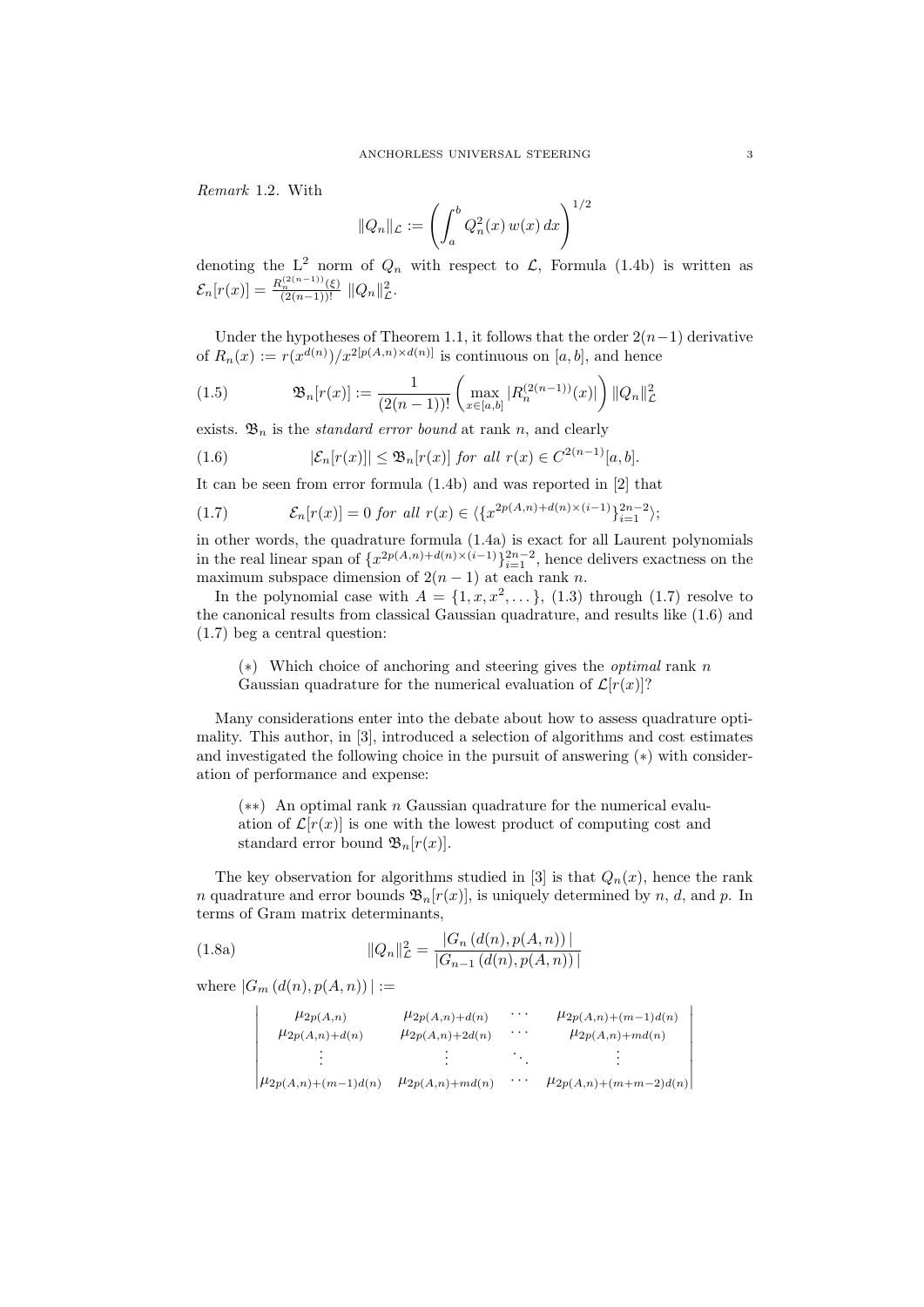for strong moments  $\mu_k := \mathcal{L}[x^k], k \in \mathbb{Z}$ . To minimize  $\mathfrak{B}_n[r(x)],$  it suffices to minimize the product of (1.8a) and

$$
(1.8b) \qquad \max_{x \in [a,b]} |R_n^{(2(n-1))}(x)| = \max_{x \in [a,b]} \left| \frac{d^{2(n-1)}}{dx^{2(n-1)}} \left( r(x^{d(n)}) / x^{2[p(A,n) \times d(n)]} \right) \right|.
$$

And, for the monic OLPS member  $Q_n(x)$ ,

$$
(1.9) |G_{n-1} (d(n), p(A, n))| Q_n(x) =
$$
  
\n
$$
\begin{vmatrix}\n\mu_{2p(A,n)} & \cdots & \mu_{2p(A,n)+(n-2)d(n)} & x^{p(A,n)} \\
\vdots & \vdots & \vdots \\
\mu_{2p(A,n)+(n-1)d(n)} & \cdots & \mu_{2p(A,n)+(n+n-3)d(n)} & x^{p(A,n)+(n-1)d(n)}\n\end{vmatrix}.
$$

As described in [3], anchorless steering algorithms seek to find values for trailing power  $p(A, n)$  and direction  $d(n)$  at each rank *n*, not depending on earlier ranks, which minimize a *compass* measurement. The compass values can be determined using information regarding the rank *n*, the PDSMF  $\mathcal{L}$ , and the integrand  $r(x)$ . When  $(1.8a)$  is used without information about the integrand  $r(x)$  in determining the compass value, the algorithm has been called *Anchorless Universal Steering*, and when  $(1.8b)$  is used without regard to  $\mathcal{L}$ , the algorithm has been referred to as *Anchorless Existential Steering*. As far as performance is concerned as gauged by the magnitude of the standard error bound, *Anchorless SEBM* (standard error bound minimization) *Steering* which minimizes the product of (1.8a) and (1.8b) is best of the three. However, Anchorless SEBM Steering has relatively high associated computing costs which can swing the optimality balance in favor of other choices, including Anchorless Universal Steering, the focus of the numerical survey reported in the section below.

# 2. Numerical Survey Results

Plots below in the figures are base 10 logarithms of min  $\{||Q_n||_{\mathcal{L}}^2 : d = \pm 1\}$  as a function of rank *n* and trailing power *p*, smoothly interpolated between the input points  $(n, p)$  in  $\mathbb{N} \times \mathbb{Z}$ . The logarithm and interpolation are being applied only for the purposes of improved topographical relief.

Figure 1 displays numerical confirmation for a Legendre-type PDSMF *L* in which the rank *n* Universal Steering compass measure  $||Q_n||_L^2$  has no global minimum as a function of direction  $d$  and trailing power  $p$ . It is easily seen considering  $\mathcal{L}[r(x)] = \int_1^2 r(x) dx$  that, at fixed *n* and *p*, the compass value is less with  $d = -1$ than with  $d = 1$ , and, with  $d = -1$  and fixed *n*,  $||Q_n||_{\mathcal{L}}^2$  decreases monotonically to 0 as *p* tends to *−∞*.

Figures 2 through 5 show a variety of exponential weight functions on the positive reals of the form  $w(x) = e^{-x^{\beta}-1/x^{\alpha}}$  for parameters  $\alpha, \beta \in \{1,2\}$ . It is a technical exercise to extend results like the Block-formed Quadrature Theorem 1.1 to cases beyond those with support on closed and bounded intervals  $[a, b]$  in  $\mathbb{R}^*$ , like those numerically explicated in all the remaining figures starting with Figure 2. In any case, all standard error bounds like (1.5) include the factor  $||Q_n||_{\mathcal{L}}^2$ , the compass measure for Universal Steering.

Figure 6 features a change in compass directions from  $d = 1$  at rank  $n = 3$ to  $d = -1$  at rank  $n = 4$  in the case corresponding to weight function  $w(x) =$  $\min(e^{-1-1/x}, e^{-x-1/x}) \text{ on } (0, \infty).$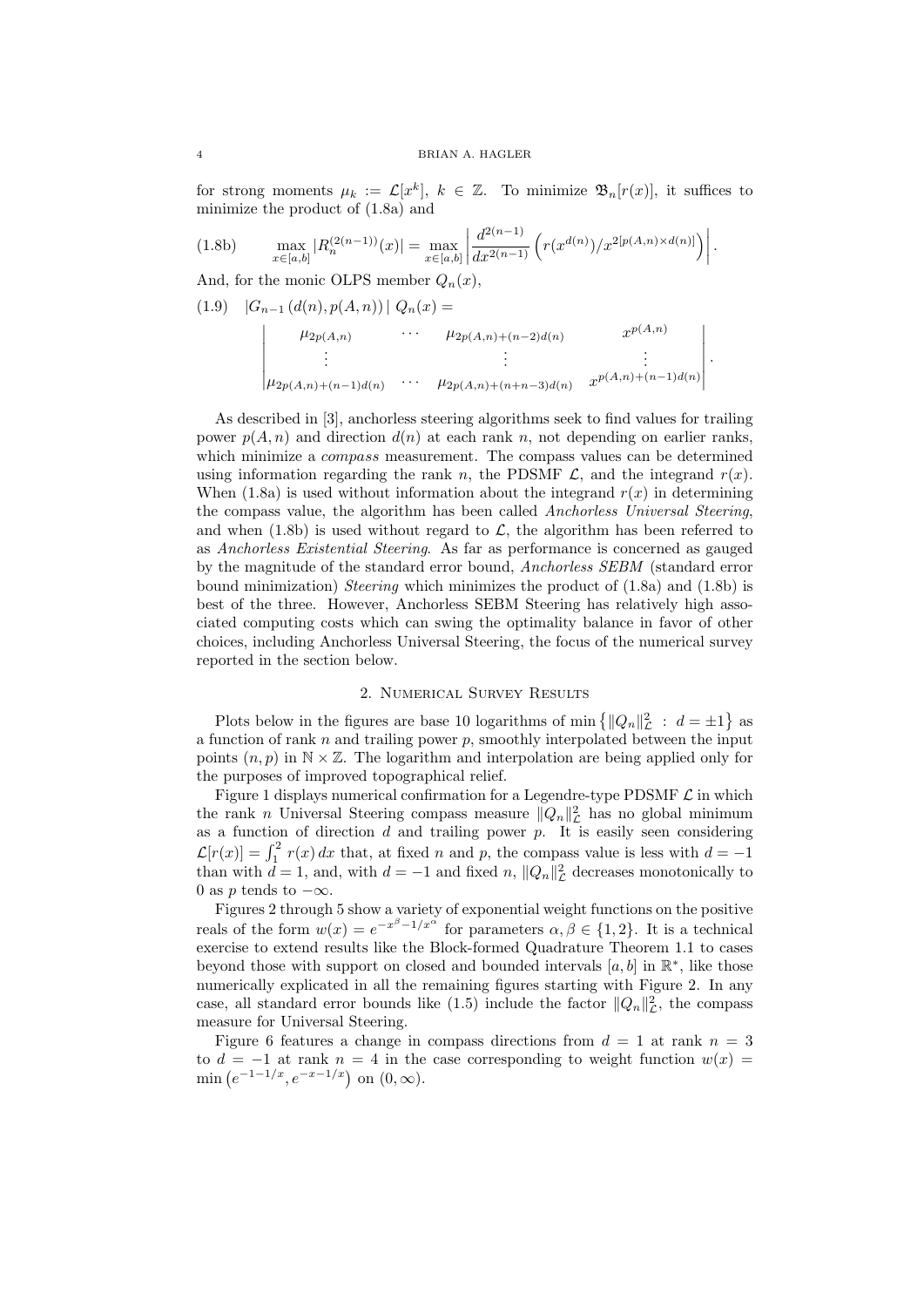Figures 7 through 11 display case studies corresponding to strong moment functional analogues of the classical distributions of Hermite, Legendre, Tchebycheff, Laguerre, and Poisson types, respectively. These analogues were derived using the *doubling transformation*  $x \to \frac{1}{\lambda}(x - \gamma/x)$  of parameters  $\gamma, \lambda > 0$  as studied in the mid-1990's by Hagler, Jones, and Thron, and have appeared in journal articles beginning with [4]. All in this group of examples were chosen with  $\gamma = \lambda = 1$ , including the final study whose results are shown in Figure 11 for a discrete case obtained by applying the doubling transformation to a Poisson cumulative distribution function with jumps of length  $\frac{1}{k!}$  at  $k = 0, 1, 2, \ldots$ .

# 3. Concluding Remark

Numerics like those contained herein can be used to design efficient algorithms for Gaussian quadrature associated with ordered orthogonal Laurent polynomial sequences.

### **REFERENCES**

- [1] B. A. Hagler, Ordered OLPS and CF Nth Numerators, Linear Algebra and its Applications 422 (2007) 100-118.
- [2] B. A. Hagler, Optimizing Gaussian Quadrature for Positive Definite Strong Moment Functionals, SIAM J. Numer. Anal. 49 (2011) 1111-1126.
- [3] B. A. Hagler, Anchoring and Steering Gaussian Quadrature for Positive Definite Strong Moment Functionals, Numer. Algorithms 62 (2013), no.1, 45-58.
- [4] B. A. Hagler, W. B. Jones and W. J. Thron, Orthogonal Laurent Polynomials of Jacobi, Hermite and Laguerre Types, in: William B. Jones and A. Sri Ranga (Eds.), Orthogonal Functions, Moment Theory, and Continued Fractions: Theory and Applications, Lecture Notes in Pure and Applied Mathematics Series/199, Marcel Dekker, New York, 1998, pp. 187-208.
- [5] W. B. Jones, O. Njåstad, Orthogonal Laurent polynomials and strong moment theory: a survey, J. Comput. Appl. Math. 105 (1999) 51-91.
- [6] O. Njåstad, W. J. Thron, The Theory of sequences of orthogonal L-polynomials, in: H. Waadeland, H. Wallin (Eds.), Pad´e Approximants and Continued Fractions, Det Kongelige Norske Videnskabers Selskab, Skrifter 1 (1983) 54-91.

University of Texas of the Permian Basin, Odessa, TX 79762, USA *E-mail address*: hagler b@utpb.edu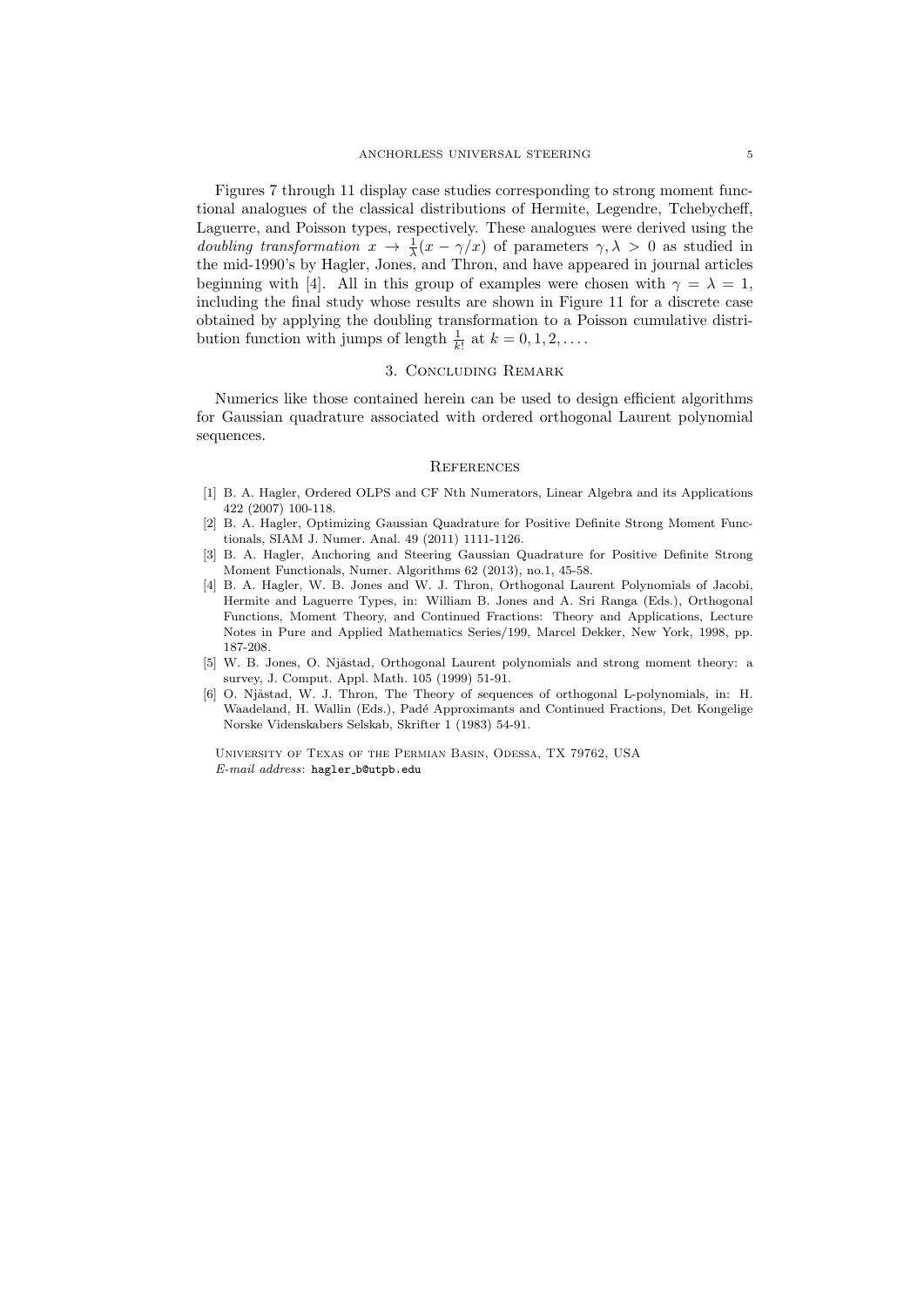FIGURE 1. Weight function  $w(x) = 1$  on [1, 2] graph and corresponding plots of minimal universal compass readings as a function of rank *n* and trailing power *p*.

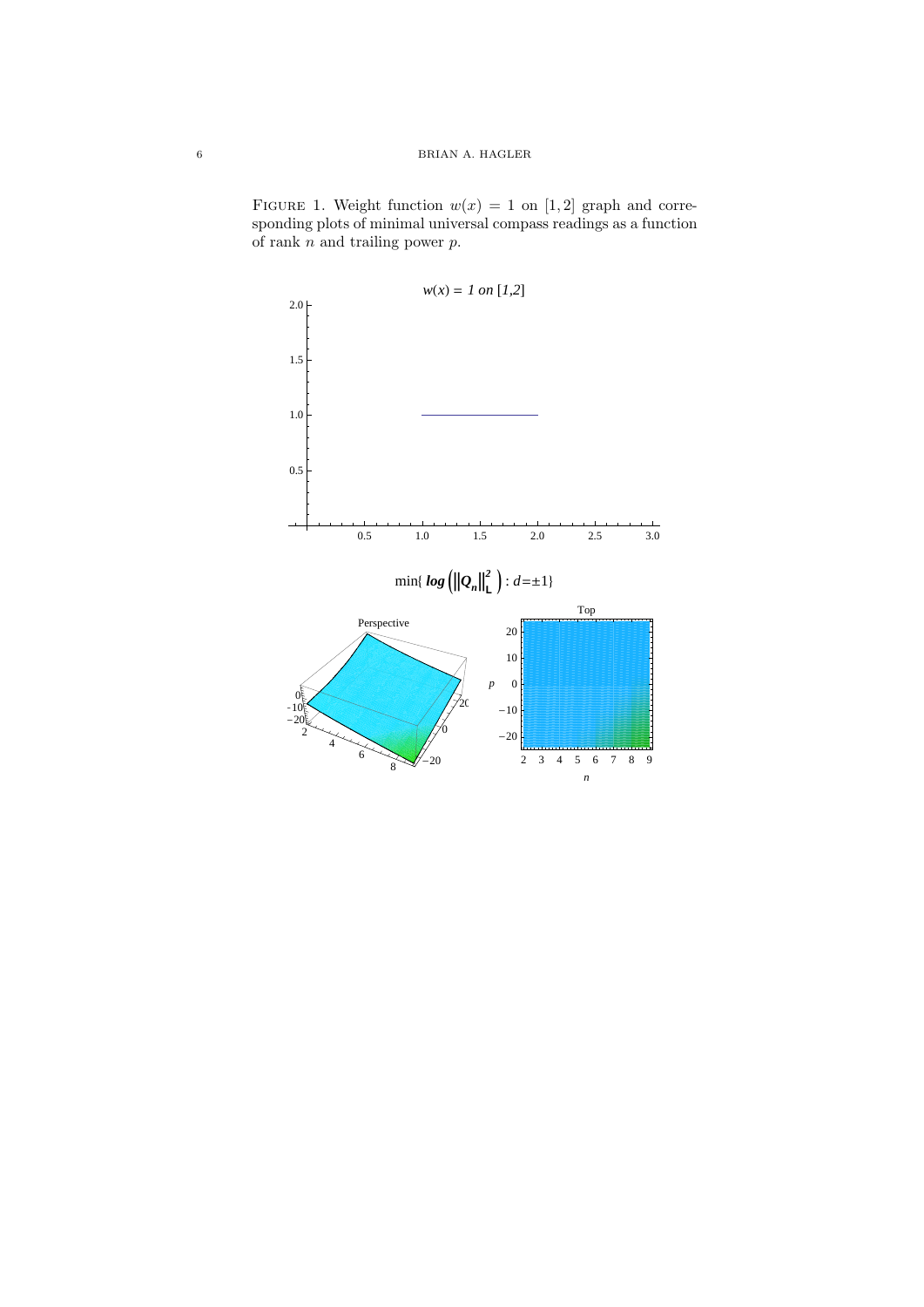



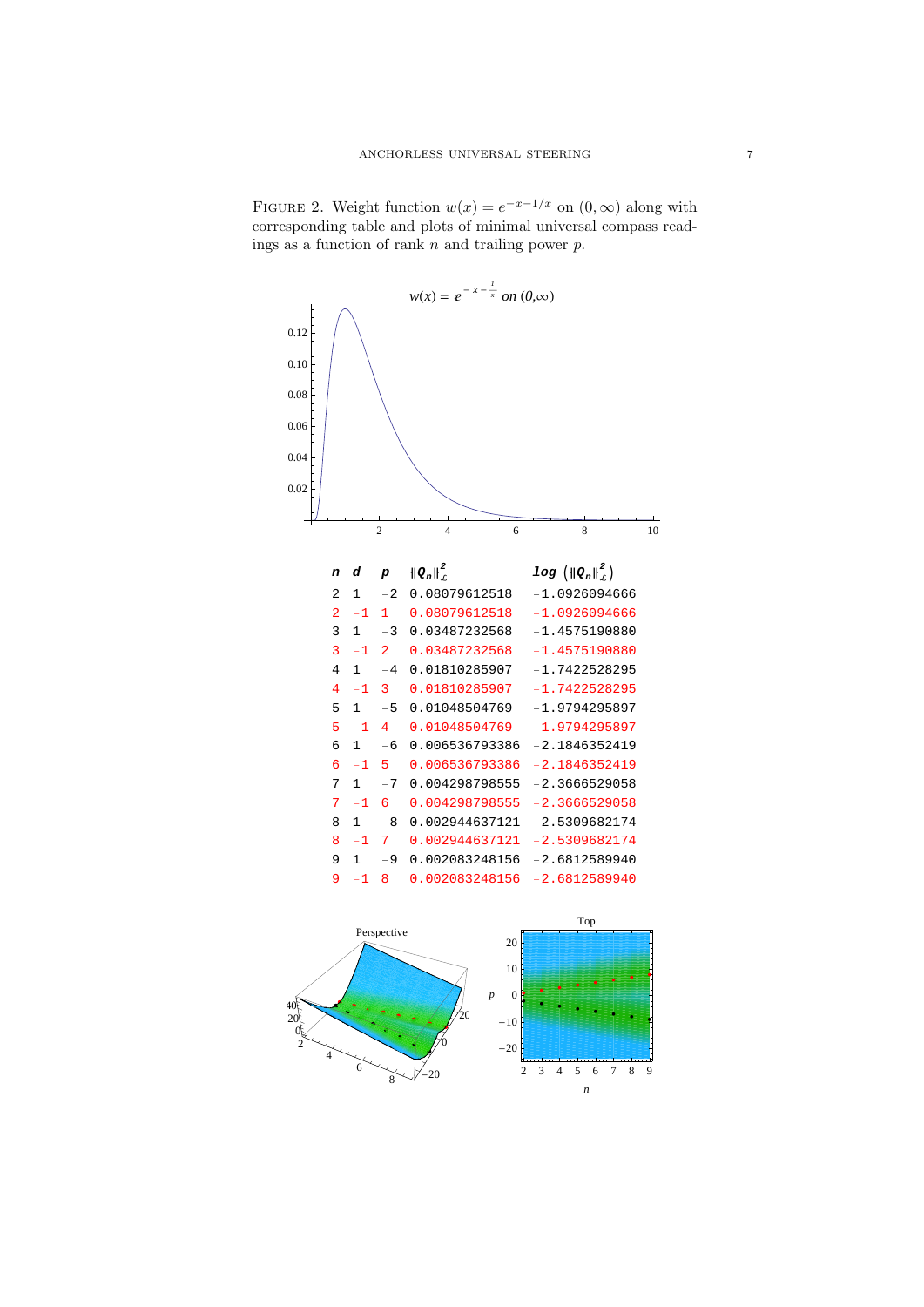FIGURE 3. Weight function  $w(x) = e^{-x^2 - 1/x}$  on  $(0, \infty)$  along with corresponding table and plots of minimal universal compass readings.

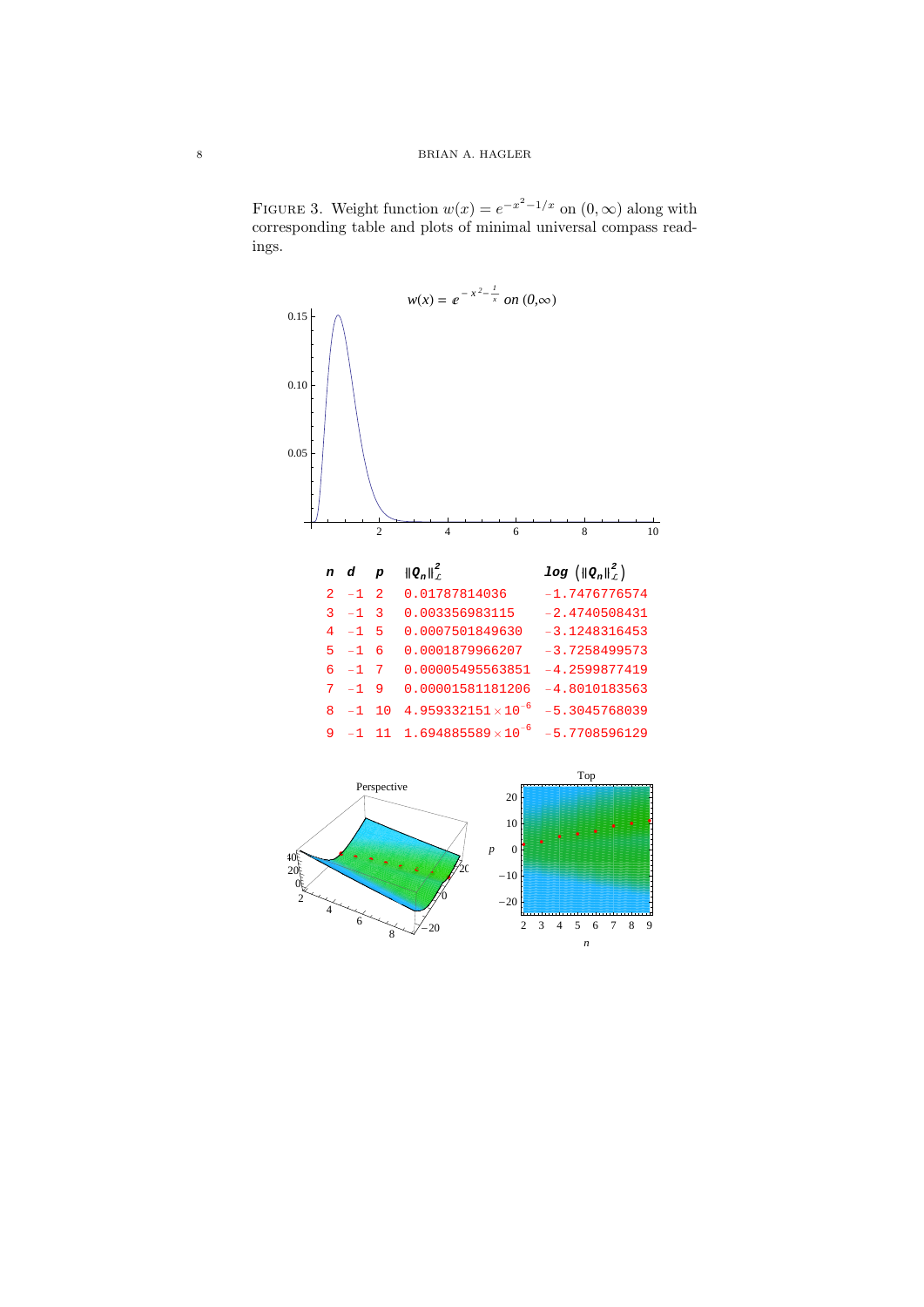FIGURE 4. Weight function  $w(x) = e^{-x-1/x^2}$  on  $(0, \infty)$  along with corresponding table and plots of minimal universal compass readings.



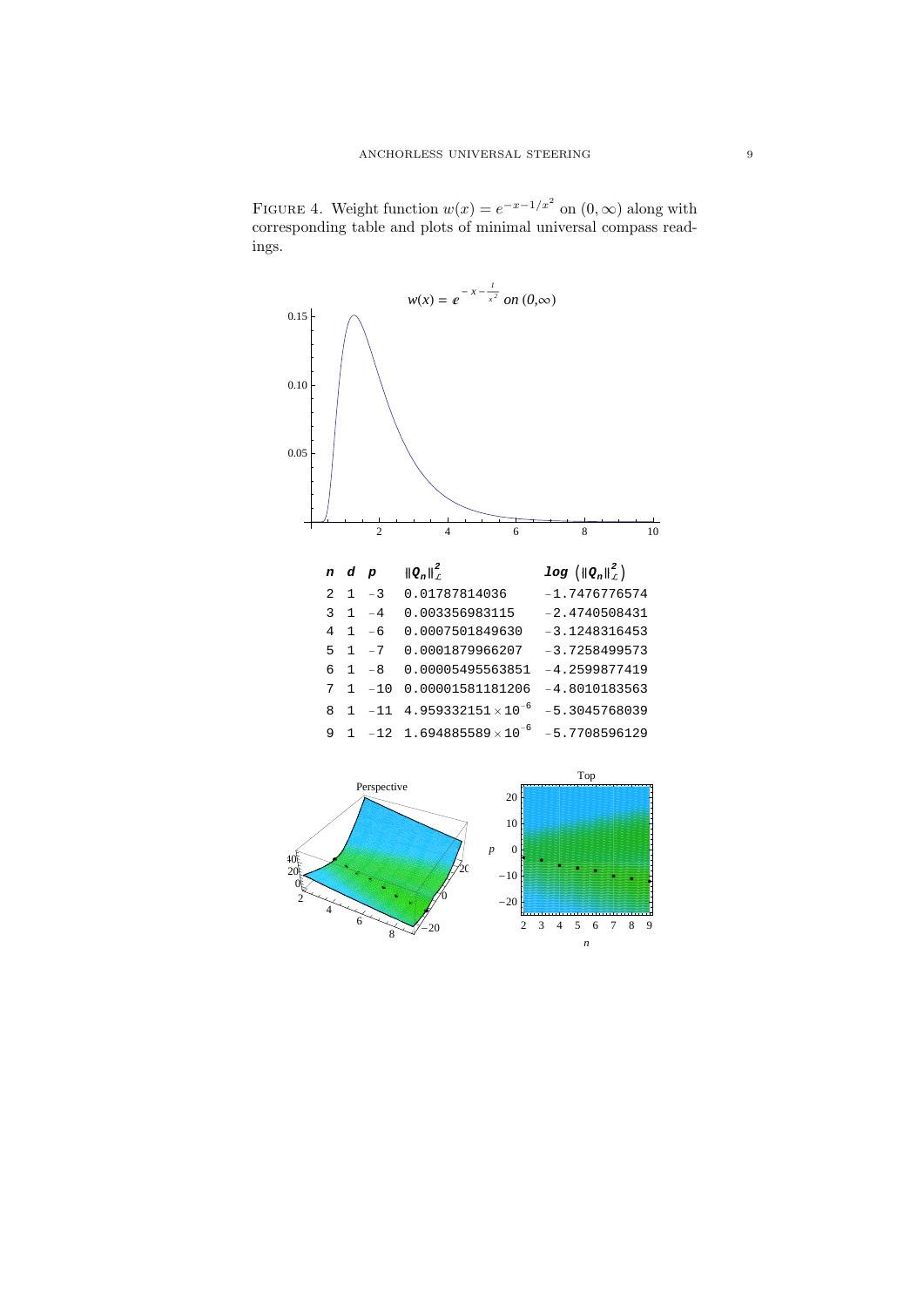FIGURE 5. Weight function  $w(x) = e^{-x^2-1/x^2}$  on  $(0, \infty)$  along with corresponding table and plots of minimal universal compass

2 4 6 8 10 0.02 0.04 0.06 0.08 0.10 0.12  $0.14<sub>0</sub>$  $w(x) = e^{-x^2 - \frac{1}{x}}$  $\sqrt{x^2}$  on  $(0, \infty)$  $p \tbinom{2}{L}$  $log$   $\left(\left\Vert Q_{n}\right\Vert _{\mathcal{L}}^{2}\right)$ 2 1 -2 0.01120102415 -1.9507422664 2 -1 1 0.01120102415 -1.9507422664 3 1 -3 0.001727464284 -2.7625909230 3 -1 2 0.001727464284 -2.7625909230 4 1 -4 0.0003442296230 -3.4631517588 4 -1 3 0.0003442296230 -3.4631517588 5 1 -5 0.00008086014809 -4.0922654676 5 -1 4 0.00008086014809 -4.0922654676 6 1 -7 0.00002094601062 -4.6788986806 6 -1 6 0.00002094601062 -4.6788986806 7 1  $-8$  5.769581136 $\times$ 10<sup>-6</sup> -5.2388557149 7 -1 7  $5.769581136 \times 10^{-6}$ -5.2388557149 8 1 -9 1.716340692 $\times$ 10<sup>-6</sup> -5.7653965010 8 -1 8 1.716340692 $\times$ 10<sup>-6</sup> -5.7653965010 9 1  $-10$  5.439211462 $\times$ 10<sup>-7</sup> -6.2644640567 9 -1 9 5.439211462 $\times 10^{-7}$ -6.2644640567





readings.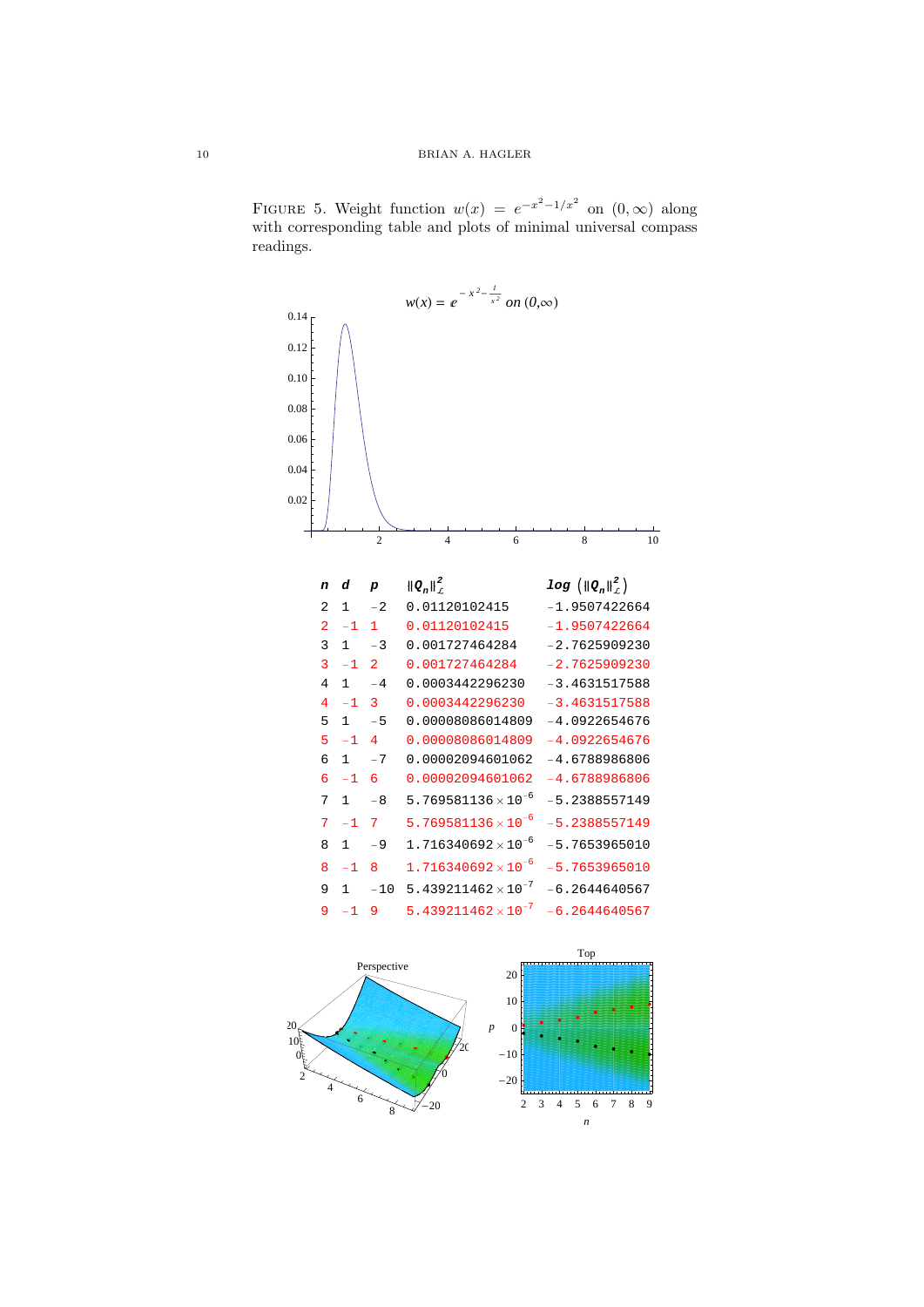FIGURE 6. Weight function  $w(x) = \min(e^{-1-1/x}, e^{-x-1/x})$  on  $(0, \infty)$  along with corresponding table and plots of minimal universal compass readings.



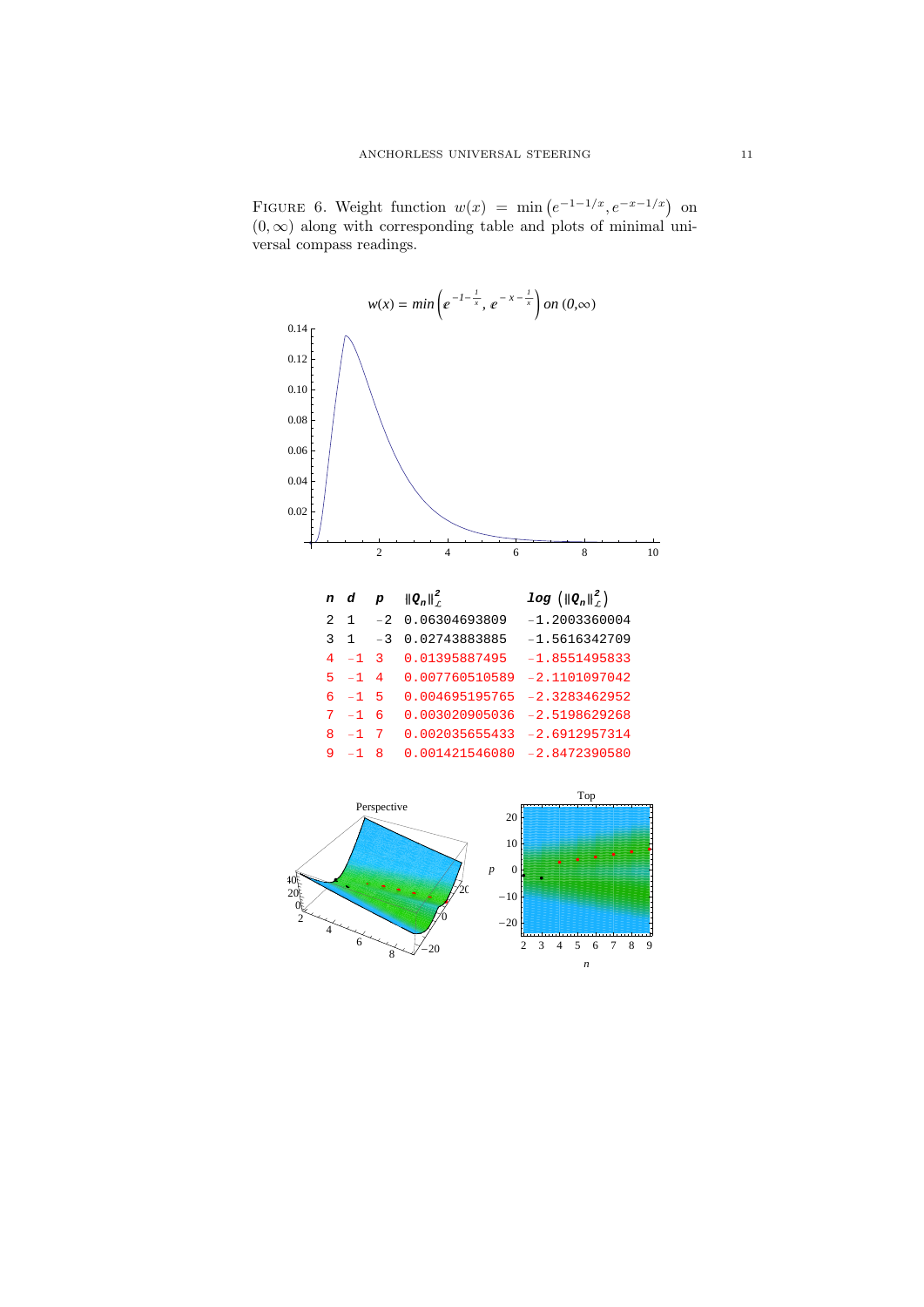FIGURE 7. Weight function  $w(x) = e^{-(x-1/x)^2}$  on  $\mathbb{R}^*$  given by the doubling transformation in the classical Hermite case, followed by the corresponding table and plots of minimal universal compass readings as a function of rank *n* and trailing power *p*.



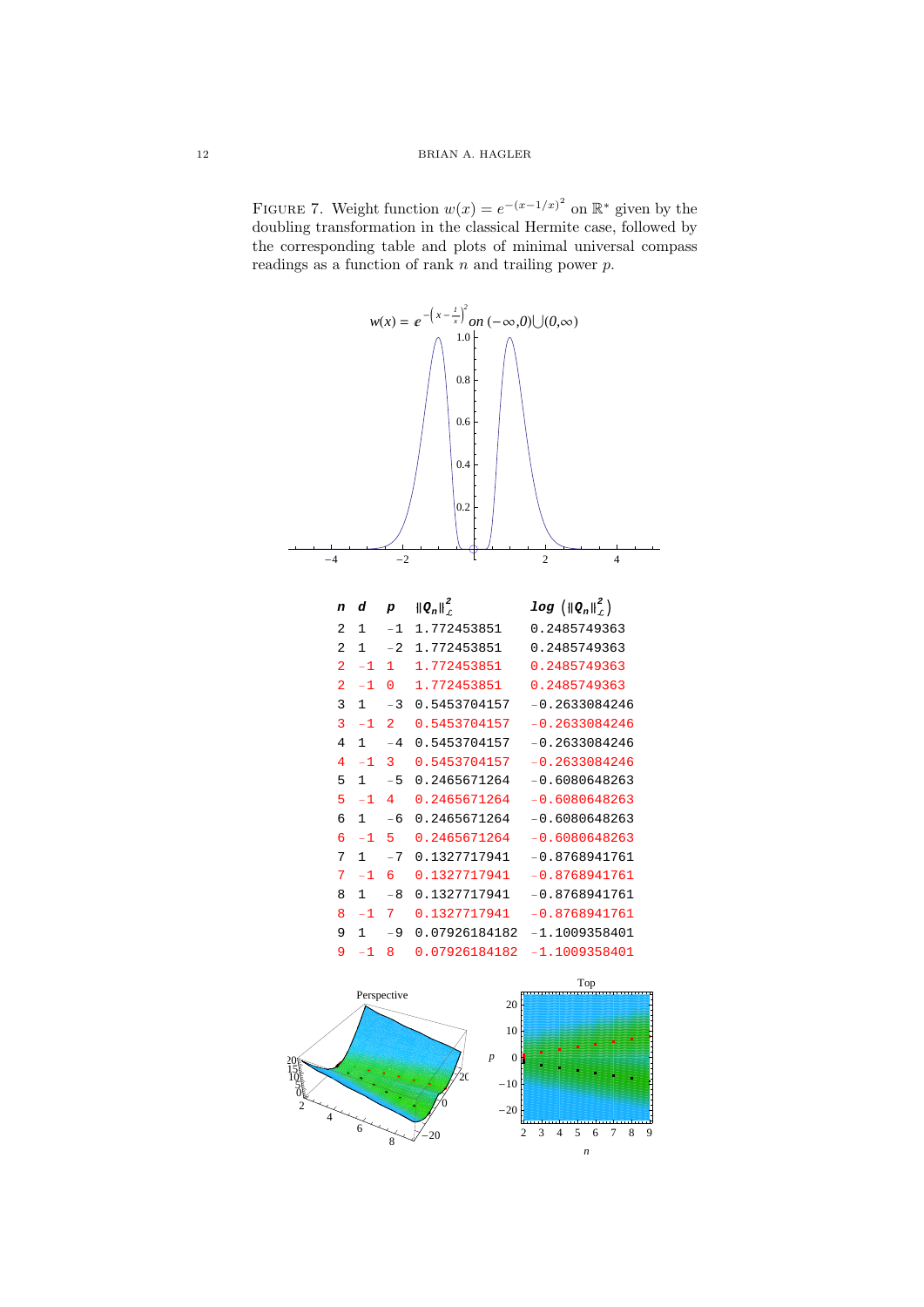FIGURE 8. Legendre-type weight function given by the doubling transformation, followed by corresponding table and plots of minimal universal compass readings.



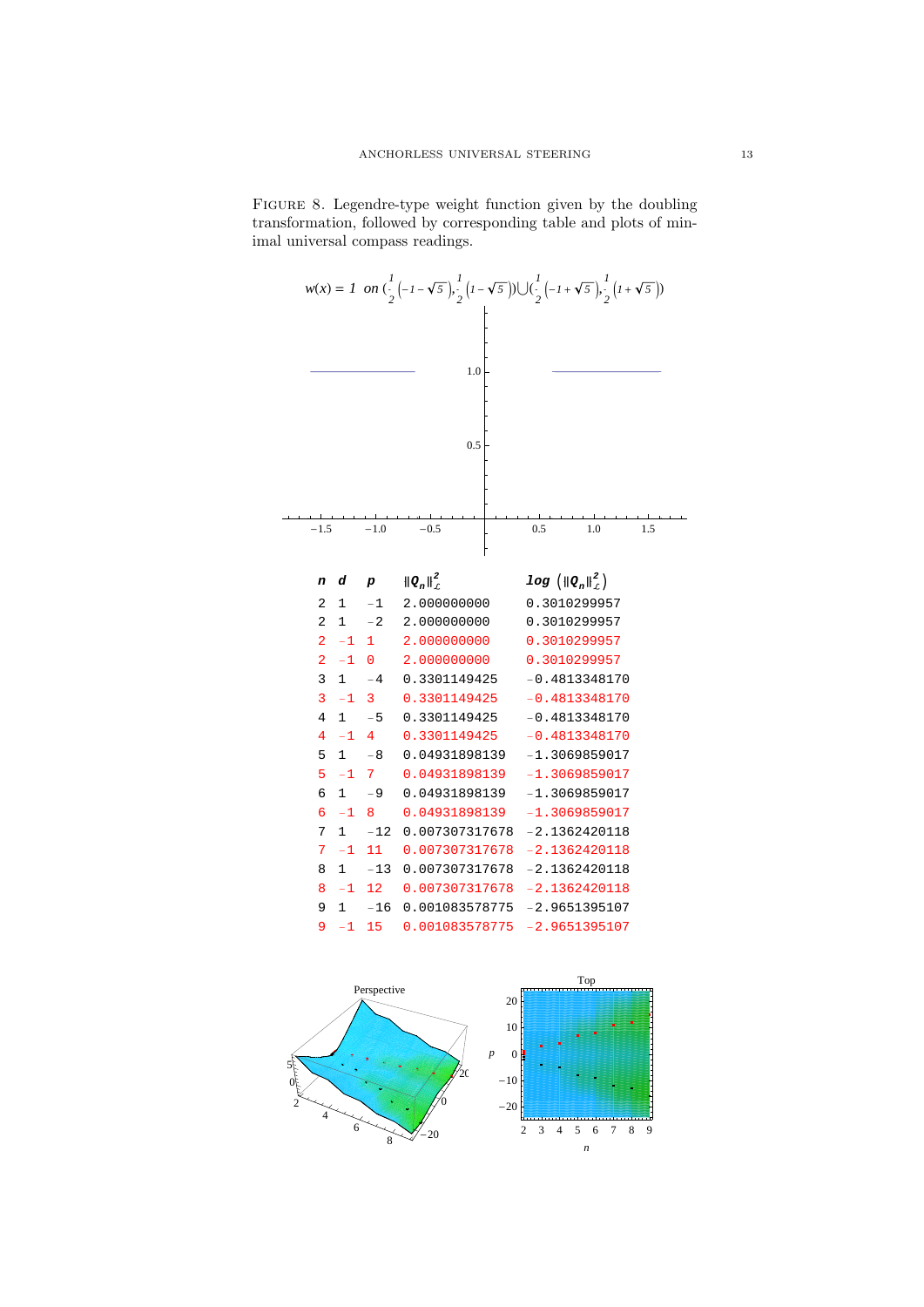FIGURE 9. Tchebycheff-type weight function given by the doubling transformation, followed by corresponding table and plots of minimal universal compass readings.



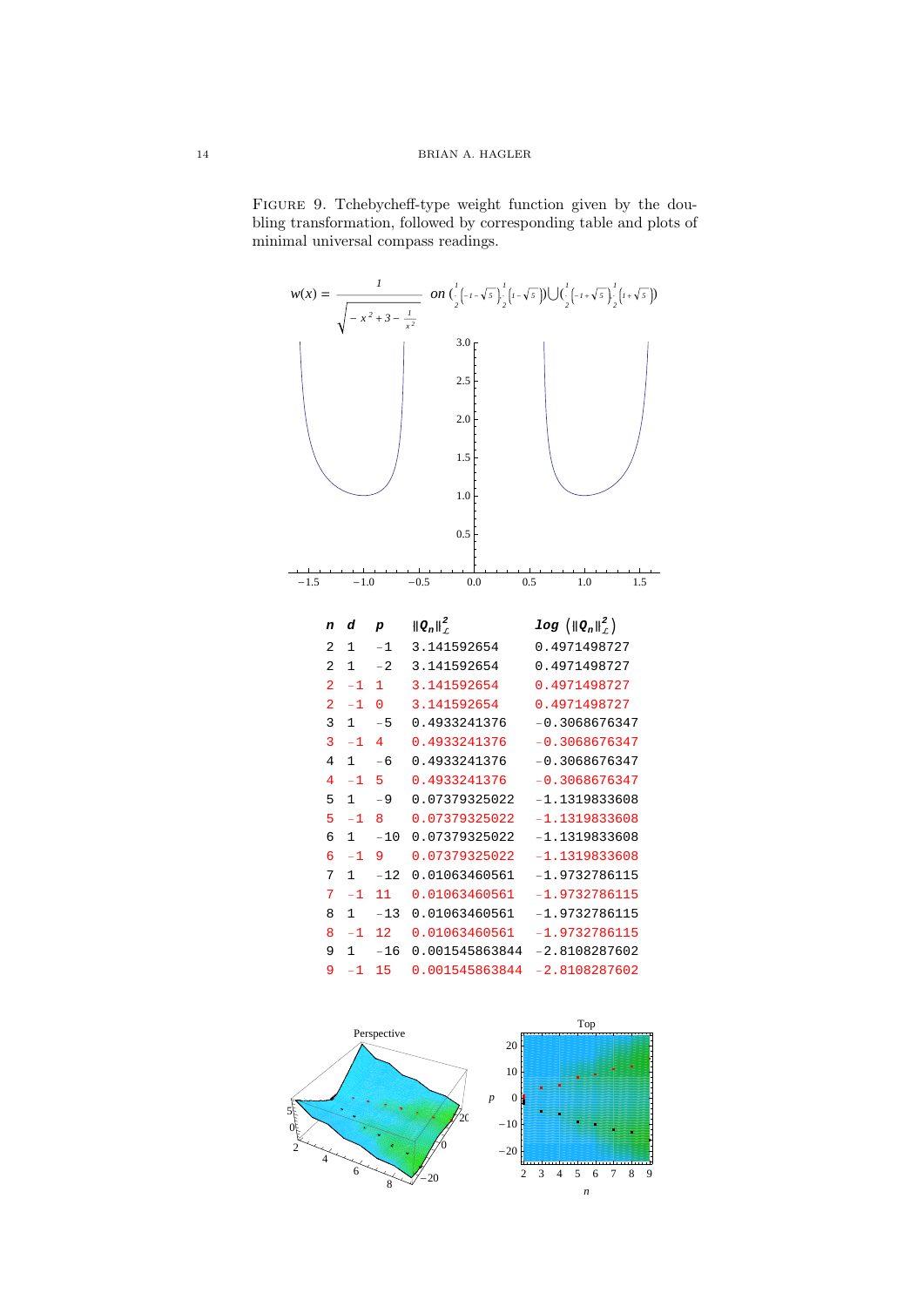FIGURE 10. Laguerre-type weight function given by the doubling transformation, followed by corresponding table and plots of minimal universal compass readings.